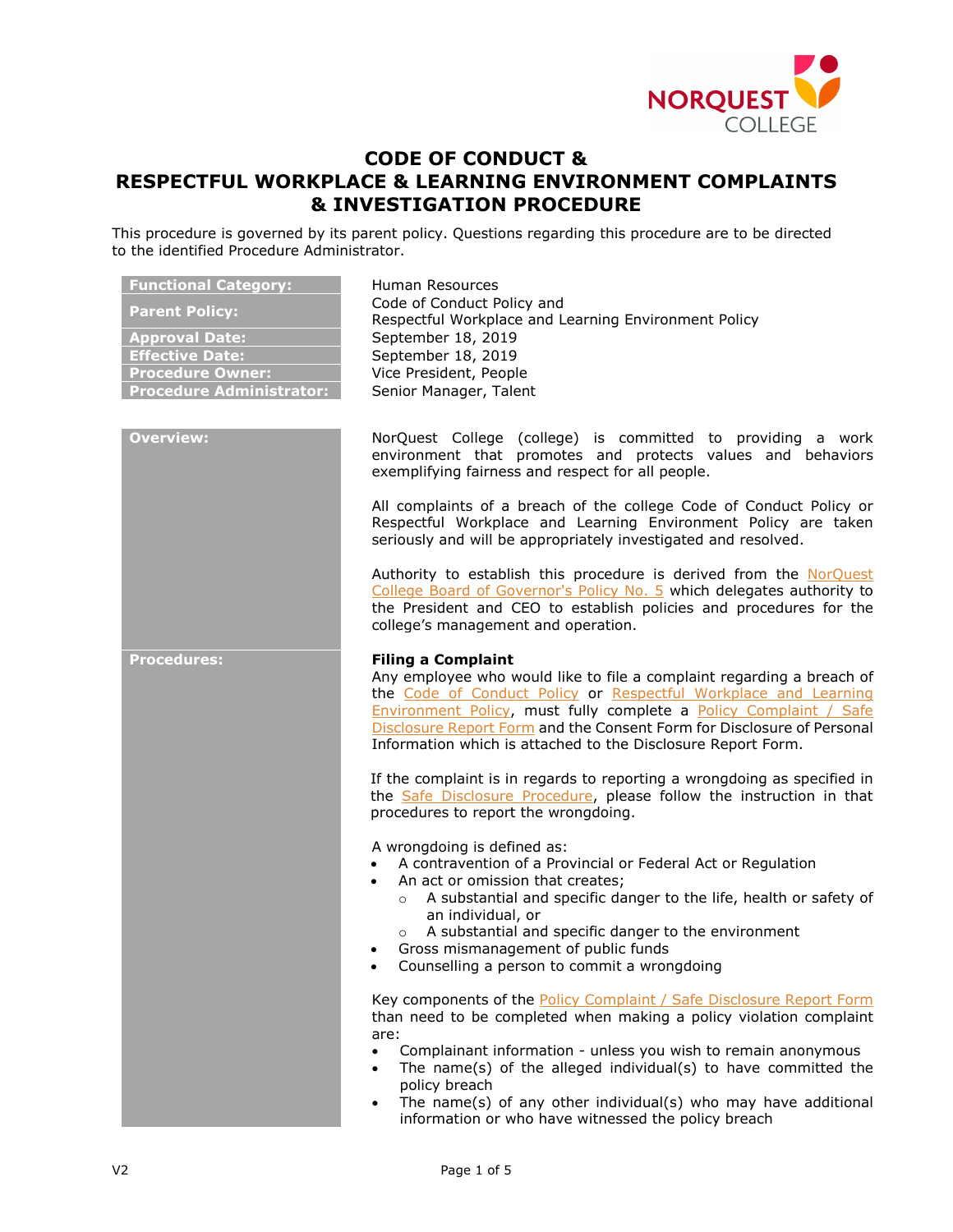

- A description of the complaint:
	- o Dates and times of the incidents
	- o What happened and where
	- o What specific aspect(s) of the policy was breached
- Additional evidence or documentation to assist in reviewing the allegation, such as:
	- o emails, letters or documents
- Whether you have brought forward the issue(s) before; when and to whom
- Your preferred resolution to the investigation

The employee is to submit the completed [Policy Complaint](http://theq.norquest.ca/Departments/WDHR/Public-Documents/Forms/Policy-Complaint-Public-Interest-Disclosure-Report.aspx) / Safe [Disclosure Report Form](http://theq.norquest.ca/Departments/WDHR/Public-Documents/Forms/Policy-Complaint-Public-Interest-Disclosure-Report.aspx) (and any additional information provided) to the Vice President, People.

People will review the complaint and complete an initial assessment to determine if an investigation is warranted.

Where warranted, an investigation will be initiated.

If the evidence does not substantiate a potential breach of policy then People will support the affected employees through an informal resolution path. Informal resolution can include mediation, counseling, coaching, facilitation, training, or referrals.

Examples what is not a breach of policy are:

- Enforcing the rules of business
- Disciplinary actions
- Performance management
- Interpersonal conflict between people

### **The Investigation**

Appoint an Investigator

People will conduct most investigations.

In certain circumstances, People may elect to appoint a qualified third party investigator to conduct the investigation. This will typically occur when:

- the allegation are of a highly serious nature,
- when the complainant or respondent are senior level management,
- if there is a potential or actual conflict of interest if People directly conducts the investigation, or
- when the police are involved.

The investigator (internal or external) appointed must be capable of conducting an independent investigation in a thorough, timely, discreet and unbiased manner.

Roles and Responsibilities of the Investigator

- Plan and implement the investigation, including gathering and recording all relevant evidence.
- Identify gaps in information, potential sources of further information, and who may be able to corroborate information.
- Plan and prepare interview questions to obtain the necessary evidence about the alleged incidents.
- Conduct interviews with the parties and relevant witnesses.
- Analyze evidence and determine the substance of each allegation.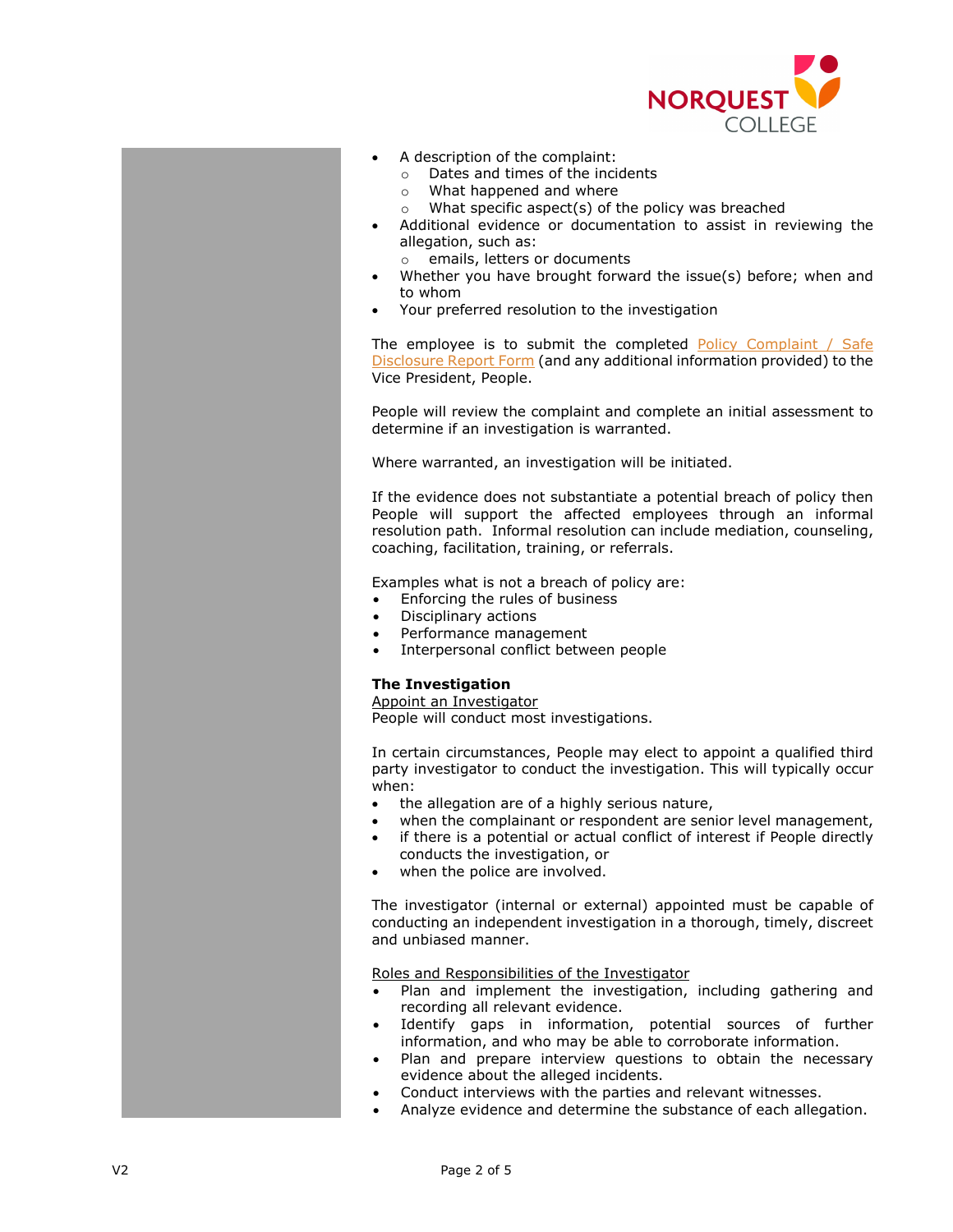

• Prepare the investigation report and summary.

If at any point during the investigation it is brought to the attention of the investigator that a criminal offence or fraud has occurred the investigator must notify the person alleging such behavior that this falls outside the mandate of the investigation and they must follow the Safe [Disclosure Procedure.](https://www.norquest.ca/about-us/policies-procedures/human-resources/safe-disclosure-policy/safe-disclosure-procedure.aspx)

Investigations that are requested by NorQuest College's legal counsel to support current or upcoming litigation, are protected under litigation privilege and legal privilege.

### **Interviews**

The investigator will be credible, objective, neutral, consultative, and sensitive to the needs of the people he/she is interviewing. The investigator must ensure procedural fairness by behaving fairly and equitably towards all parties.

Before any interviews with AUPE or Faculty members, those members must be advised of their right to union representation during the investigation.

The investigator may interview any one that can help inform the investigation including: the complainant, respondent, the employees' manager or supervisor and witnesses.

Prior to interviewing the respondent, the investigator will inform the respondent of all of the allegations that have been made against them. It is the Investigators duty to provide them with the allegations as per the submitted [Policy Complaint / Safe Disclosure Report Form.](http://theq.norquest.ca/Departments/WDHR/Public-Documents/Forms/Policy-Complaint-Public-Interest-Disclosure-Report.aspx)

The investigator has the discretion to determine which witnesses to interview and may decide not to interview certain individuals if it is unlikely they will add any value to the investigation.

Interviewees will be read the following statement at the beginning of all interviews in order to be notified of the Alberta *Freedom of Information and Protection of Privacy* (FOIP) *Act* requirements:

The personal information you provide is collected under the authority of Section 33(c) of the Alberta *Freedom of Information and Protection of Privacy Act* and will only be used for the purpose of administering an investigation. The personal information that is collected is confidential. The information will not be disclosed unless required by law. Should you have any questions regarding the collection and use of this information please contact your Human Resource Consultant.

The interviewee will be notified that their statements within the interviews are confidential. Additionally, the interviewee will also be notified of the importance of confidentiality, and that they should not share the details of the meeting with anyone else during the course of the investigation.

The investigator will take notes during the interview. These notes will be provided back to the interviewee to review for omissions or errors. Once validated they will sign their interview notes and they will be placed into the investigation file.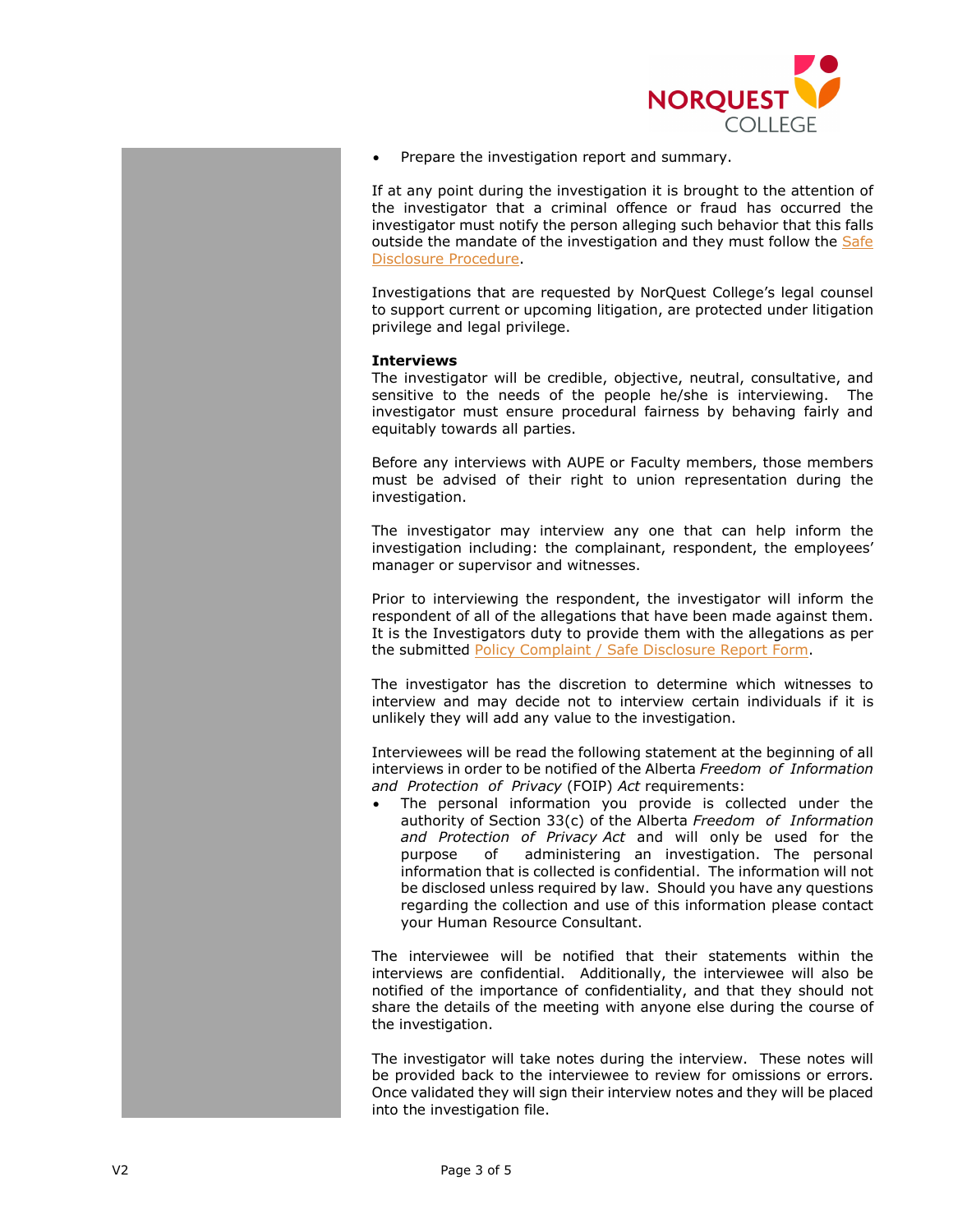

## **Investigation Decision**

Once all interviews are complete the investigator will compile all evidence into an investigation report. The investigator then must determine, based on a balance of probabilities, whether or not a breach of policy occurred. This is done based on the civil standard of proof that an incident was more likely to have occurred than not.

In cases where harassment has been alleged, the investigator must establish whether the conduct meets the definition of harassment, in accordance with the policy.

From this report the conclusions of the investigation will be outlined. Possible conclusions include:

- A breach of policy did occur
- A breach of policy did not occur
- No findings, based on lack of evidence
- Not a breach of policy, but inappropriate behavior

## **Allegations in Bad Faith**

If there is evidence to demonstrate that the allegations are vexatious or made in bad faith this must be immediately brought up by the investigator to the Vice President, People.

### **Advising the Parties**

Once the investigation is complete the full investigation report is submitted to the Vice President, People, for review. Following the review, the complainant and respondent will be provided with a letter stating:

- The decision
- An outline of how the complaint will be resolved (if any)
- A summary of the findings

This letter is delivered marked as confidential with the notation that is should be kept in confidence unless disclosure is required by law or is necessary to implement corrective action or other legal remedies.

The parties will not be given access to see or receive the full report or witness statements.

## **Administrative Closure**

Where a complainant does not accept or agree to the investigators findings, he or she must submit a detailed written request to the Vice President, People within seven (7) business days of the decision being released explaining precisely what they disagree with and why.

The Vice President, People will examine the investigation file and submit a final report back to the complainant. If the Vice President, People agrees with the Investigators findings, the case will be considered closed.

If no written complaint is received within the seven (7) business days of the decision being released, the complaint file will be considered complete and closed.

In the time subsequent to the investigation, the HR Consultants will continue to follow up with the groups involved and where appropriate provide support to help repair the team environment.